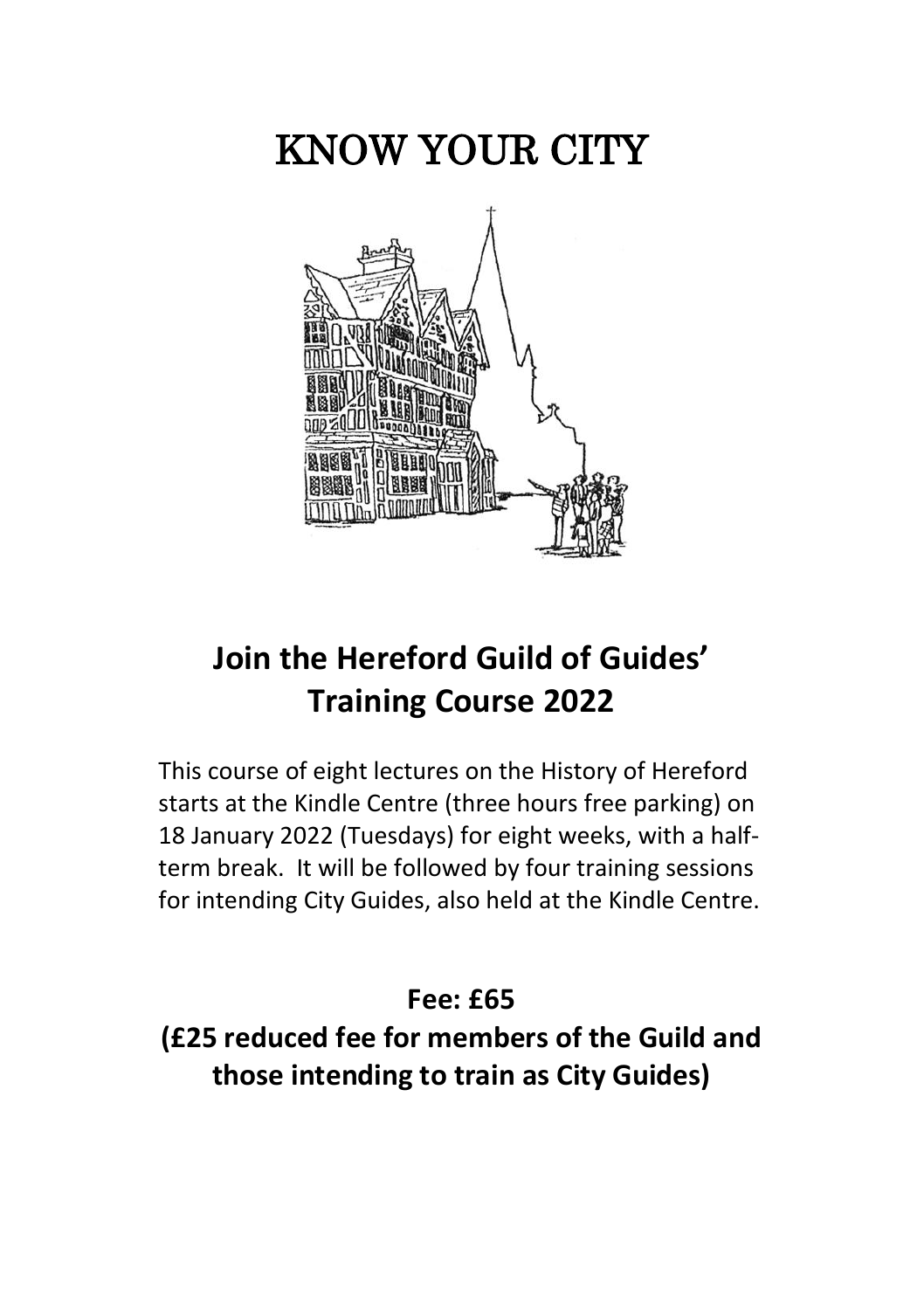# **CONTENT**

18 January **Welcome / Origins of Hereford** Joy Roderick **The City of Hereford Revealed** Penny Platts

25 January **Castle site and defences** David Whitehead

1 February **Religion and society from 1066** Tim Bridges

8 February **Tudors to the Civil War** David Whitehead

15 February **Cathedral and Close** Sylvia Green Jones

22 February ---------- **Half Term Break**-----------------

1 March **Georgian Hereford** David Whitehead

8 March **Victoria and Edward VII** Tim Bridges

15 March **Development of Modern City** Derek Foxton

**Training sessions:** 10.30am to 12.30pm Room Q on Tuesdays 22 March; 29 March; 26 April; and 2 May. **Tutor**: Dr. Joy Roderick (joy.roderick@btinternet.com)

**All sessions are 10.15 for 10.30-12.30,** with coffee available for purchase at the break. Asda offers three hours free parking in their customer car park (longer by arrangement).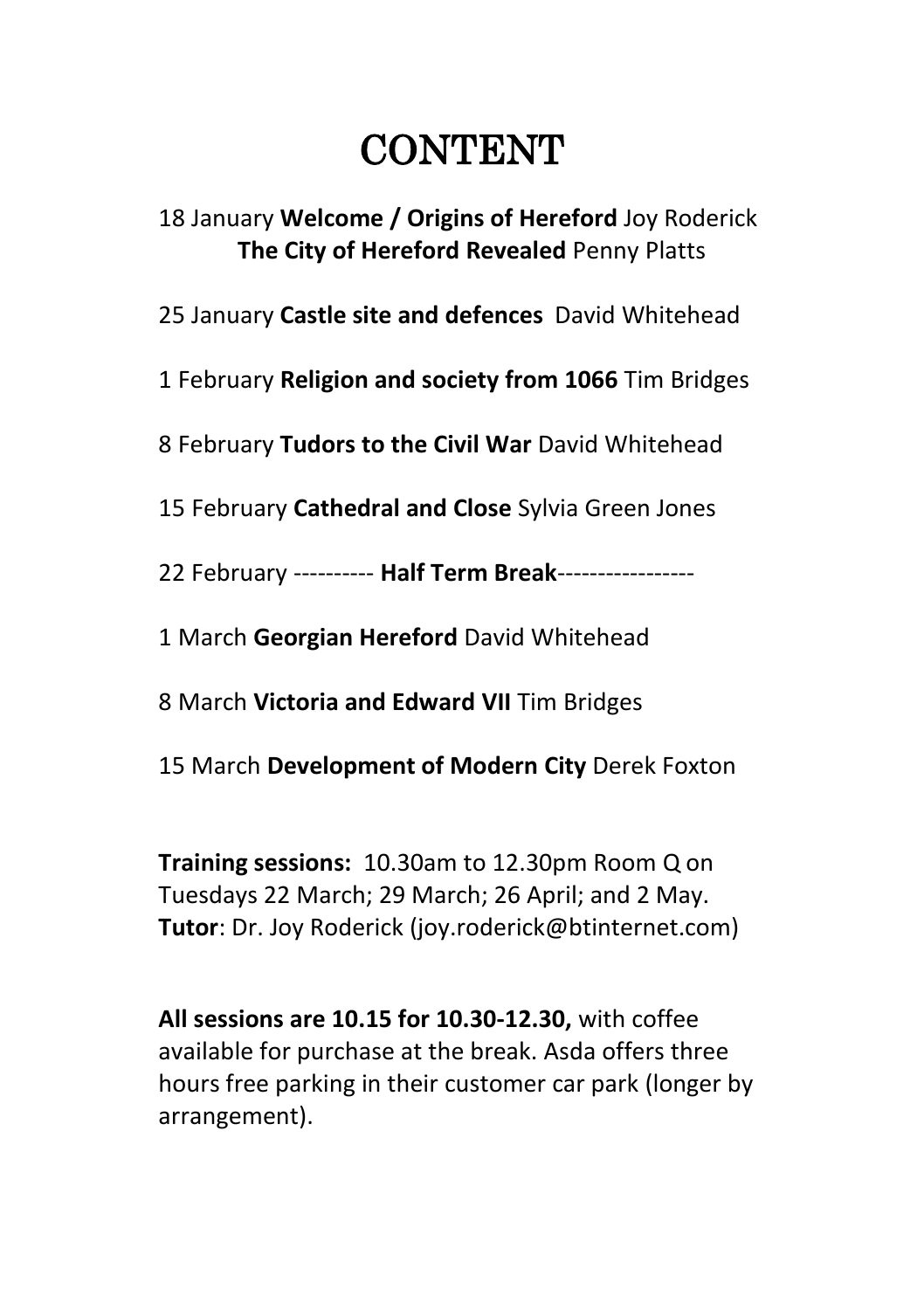### ENROLMENT APPLICATION

| $Title \ldots \ldots \ldots \ldots \ldots \ldots \ldots \ldots \ldots \ldots$ |
|-------------------------------------------------------------------------------|
|                                                                               |
|                                                                               |
|                                                                               |
|                                                                               |
|                                                                               |
|                                                                               |

**If you are a member of the Hereford Guild of Guides, or prepared to commit to train to become a Mayor's Guide, please enclose a cheque for £25, made payable to Hereford Guild of Guides. If you wish to attend the course without commitment, your cheque must be for £65, please. Send your cheque, with completed application form, to Derek Atkinson, Honorary Secretary, Newbery, Kilpeck, Hereford, HR2 9DN** ([dereklyn@btinternet.com\)](mailto:dereklyn@btinternet.com). **See our website at [www.herefordguidedwalks.org.uk](https://www.herefordguidedwalks.org.uk/)**